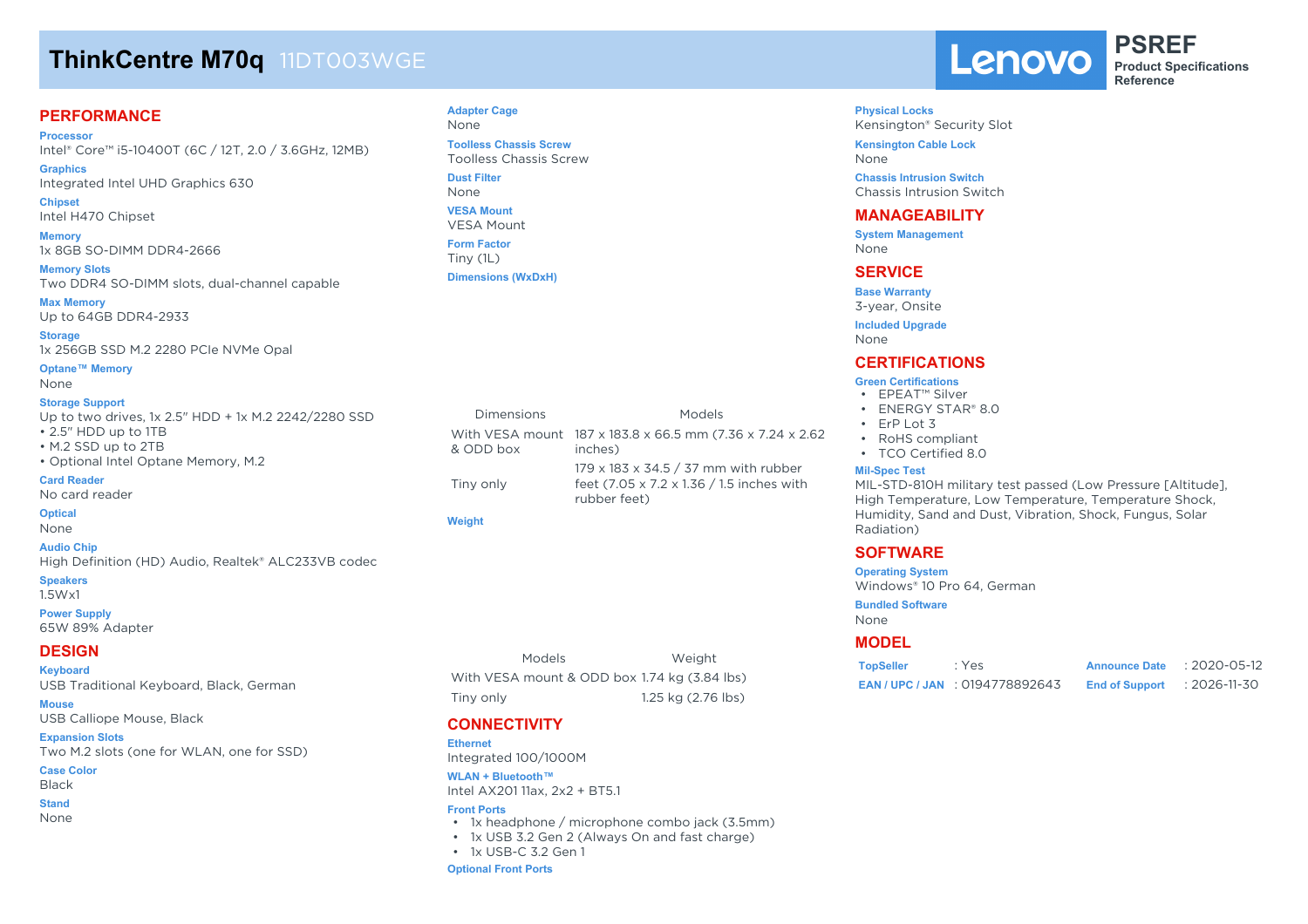#### None

- **Rear Ports** 1x USB 3.2 Gen 2
- 3x USB 3.2 Gen 1
- $\cdot$  1x HDMI<sup>®</sup>
- 1x DisplayPort™
- 1x Ethernet (RJ-45)

#### **Optional Rear Ports**

1x Serial

### **Monitor Cable**

None

## **SECURITY & PRIVACY**

**Security Chip** Discrete TPM 2.0, TCG certified

**Fingerprint Reader**

No fingerprint reader